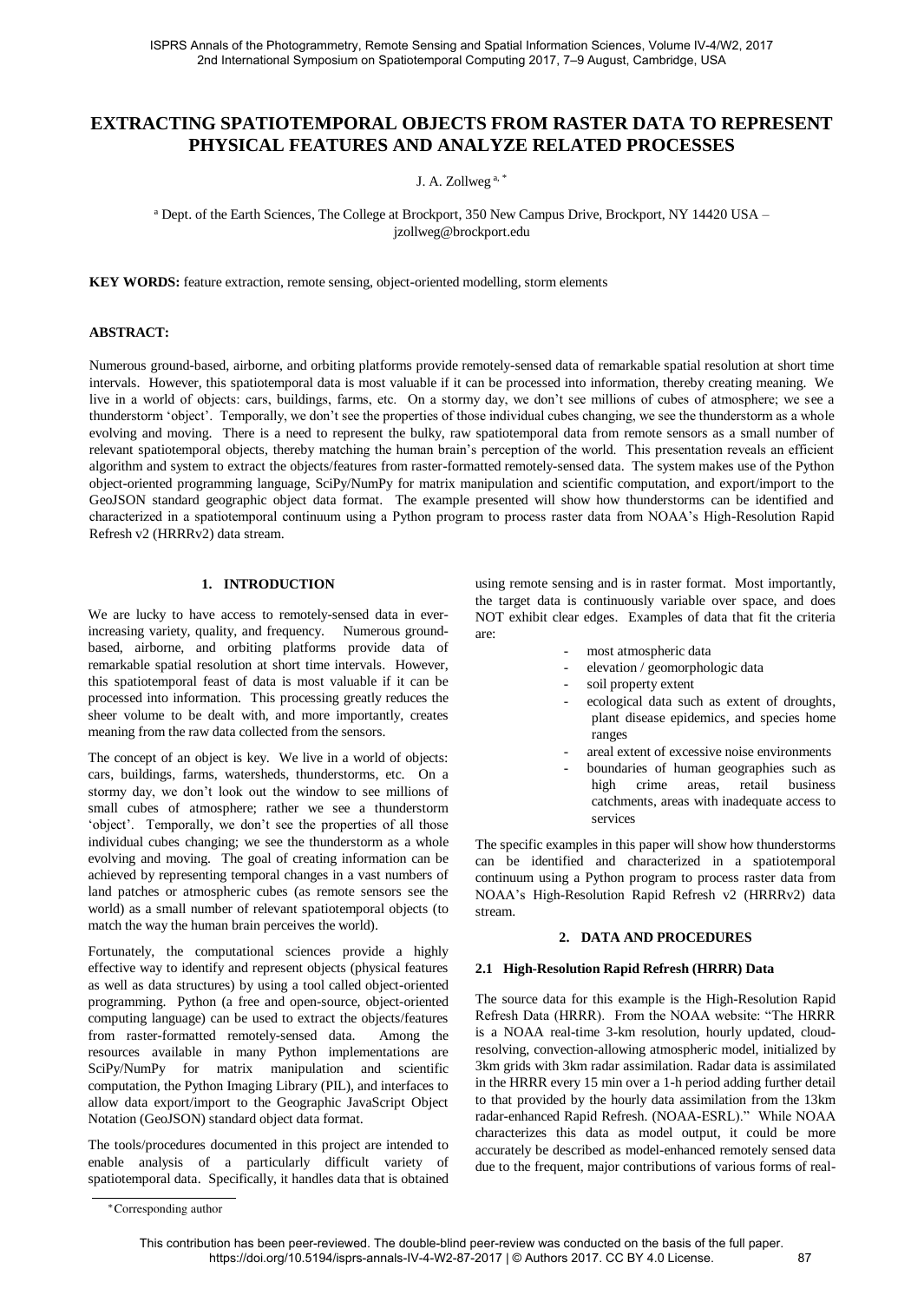time radar and sounding data to model runs. Also, the data is [x,y,z] formatted (geographic location plus a single value) and is therefore identical in form to remotely sensed data. HRRR data is massive in scope. It has 3 km spatial resolution over the whole continental United States, it is refreshed as often as every 15 minutes, and contains over 70 atmospheric parameters.

For this study, the composite reflectivity parameter was used. This represents the radar reflectance signal, and is an indicator of the amount of falling precipitation that exists in the lower atmosphere. Note that the units of composite reflectivity are dBZ (decibels relative to Z). This is a logarithmic dimensionless measure of the "bounce back" of a weather radar signal from raindrops. As such, it is an excellent single parameter indicator of the presence of storms producing intense precipitation. Note that it is also familiar to television viewers as the generic 'weather radar'.

Shown below is an illustration (using ArcMap to enable symbology and basemap) of a sample of HRRR data. It show the target parameter (composite reflectivity) for June 12, 2016 at 12:00 GMT , clipped to a region around Texas that shows substantial activity, not surprising for that area in the early evening in June.



Figure 1. Data set from HRRR: composite reflectivity from June 2, 2016, 1200 GMT

# **2.2 Weather and Climate Toolkit**

The HRRR data is created and distributed in a format called GRIB2. This is a highly efficient data format which allows condensed storage a massive data sets consisting of numerous parameters. From the NOAA website: "NOAA's Weather and Climate Toolkit (WCT) is free, platform independent software distributed from NOAA's National Centers for Environmental Information (NCEI). The WCT allows the visualization and data export of weather and climate data, including Radar, Satellite and Model data. The WCT also provides access to weather/climate web services provided from NCEI and other organizations. The data export feature supports conversion of data to a variety of common formats including GeoJSON, KMZ, Shapefile, Well-Known Text, GeoTIFF, ESRI Grid and Gridded NetCDF. These data export features promote the interoperability of weather and climate information with various scientific communities and common software packages such as ArcGIS, Google Earth, MatLAB, QGIS, R and many more. (NOAA-NCEI)". Hence, the WCT allows convenient extraction of specific data layers

from the efficient but opaque GRIB2 format. For greatest clarity the Storm Object Extraction Model (next section) uses data in a simple ESRI format (shown below). Use of this simple, common data format allows the possibility of the extraction procedure to be applied to other clustering or object-creation applications outside of meteorological studies.



Figure 2**.** ESRI GRID format (from Wikipedia, [https://en.wikipedia.org/wiki/Esri\\_grid\)](https://en.wikipedia.org/wiki/Esri_grid)

#### **2.3 Storm Object Extraction Model (SOEM)**

The Storm Object Extraction Model (SOEM) is a Python program (using the Enthought Canopy Python distribution) which identifies individual storm elements from the mass of raw HRRR data. A general outline of the algorithm used is:

1. Identify cells that will serve as storm element centers

- a. Use the minimum reflectivity (rainfall intensity) that allows a particular cell to constitute a storm element center. This is a user-defined parameter
- b. Use the minimum separation between storm elements. This is a user-defined parameter
- c. Use the NumPy maximum\_filter routine to make a list of storm centers to use as starting points. NumPy is a Python array computation package.

2. Create an additional list of all cells that may be part of a storm element

- a. Use minimum reflectivity to decide if a cell can be part of a storm element. This is a user-defined parameter.
- 3. Assign each member of the list in (2) above to one of the storm element centers
	- a. If needed, carve a dividing line between storm centers to ensure proper separation of storm elements
	- b. At the end of this process there will a set of lists with each list containing the cells belonging to a single storm element.
- 4. Characterize each storm element by examining the list of cells that constitutes it. This will create an object with the following properties:
	- a. Geographic characteristics such as areal extent, location of centroid, size, etc.
	- b. Average value of the composite reflectivity
	- c. Other meteorological characteristics of interest, such as rainfall amount/intensity, winds, vertical motion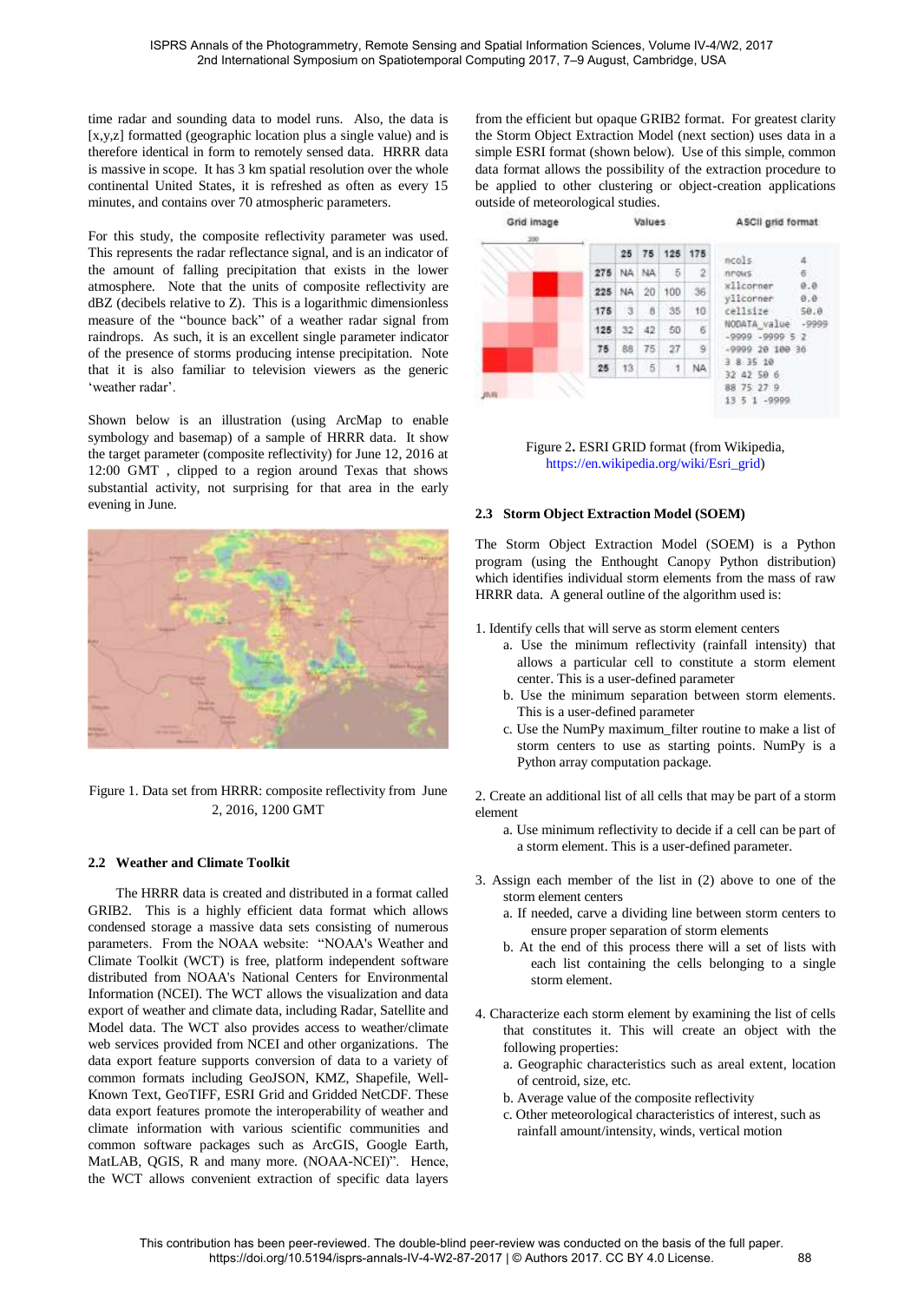- 5. Optionally, examine each storm element to determine if there are embedded sub-storm elements within it using the same process as described above.
- 6. Store the storm objects in convenient format. It is possible to use the GeoJSON import/export utility in Enthought Canopy Python to capture/store each of the storm elements identified in a compact database, including its geographic coordinates and any desired attributes. The result is creation of a small number of "intelligent" objects representing the storm elements at a particular time, instead of a mass of raster data.

The user-defined parameters are essential as they provide great flexibility. The SOEM can be applied to widely varying scales (i.e. nationwide versus regional scale), detection levels, and storm complexity. The overall algorithm and the user-defined parameters accommodate various ambiguous situations, such as those illustrated below:



Figure 3. Two common situations that introduce ambiguity in storm definition: (a) two distinct storms incorrectly joined together as one (b) storm sub-elements embedded within storm elements (from Han, L., *et. al.*, 2009).

#### **3. RESULTS**

# **3.1 Simple test case for illustration**

For clarity and brevity, the model functionality is initially illustrated by a simple 7 by 9 cell 'study area', shown below. This case was designed to show two clearly defined areas of activity (middle of column 2 and middle of row 3), as well as one marginal area (middle-right of row 7).



Figure 4. Simple test case – visualized. Color range from green (low values) to red (high values)

| ncols<br><b>TITOWS</b><br>xllcorner<br>yllcorner<br>cellsize |  | . 0<br>10.0 |  |  |
|--------------------------------------------------------------|--|-------------|--|--|
| NODATA_value                                                 |  |             |  |  |
|                                                              |  |             |  |  |
|                                                              |  |             |  |  |
|                                                              |  |             |  |  |
|                                                              |  |             |  |  |
|                                                              |  |             |  |  |
|                                                              |  |             |  |  |
|                                                              |  |             |  |  |
|                                                              |  |             |  |  |
|                                                              |  |             |  |  |

Figure 5. Simple test case – represented as raster input data

#### **3.2 Results for simple test case**

Below are shown several visualized results. In Figure 6, the user assigned parameter was set to indicate a low threshold for inclusion in a storm element. The total area assigned is large, and the whole active area accumulated to one storm element.



Figure 6. Simple test case – low threshold for inclusion in storm element

In Figure 7, the user assigned parameter was set to indicate a moderately high threshold for inclusion in a storm element. The total area assigned is fairly large, and the area is well segmented among the three (expected) storm elements.



Figure 7. Simple test case – moderately high threshold for inclusion in storm element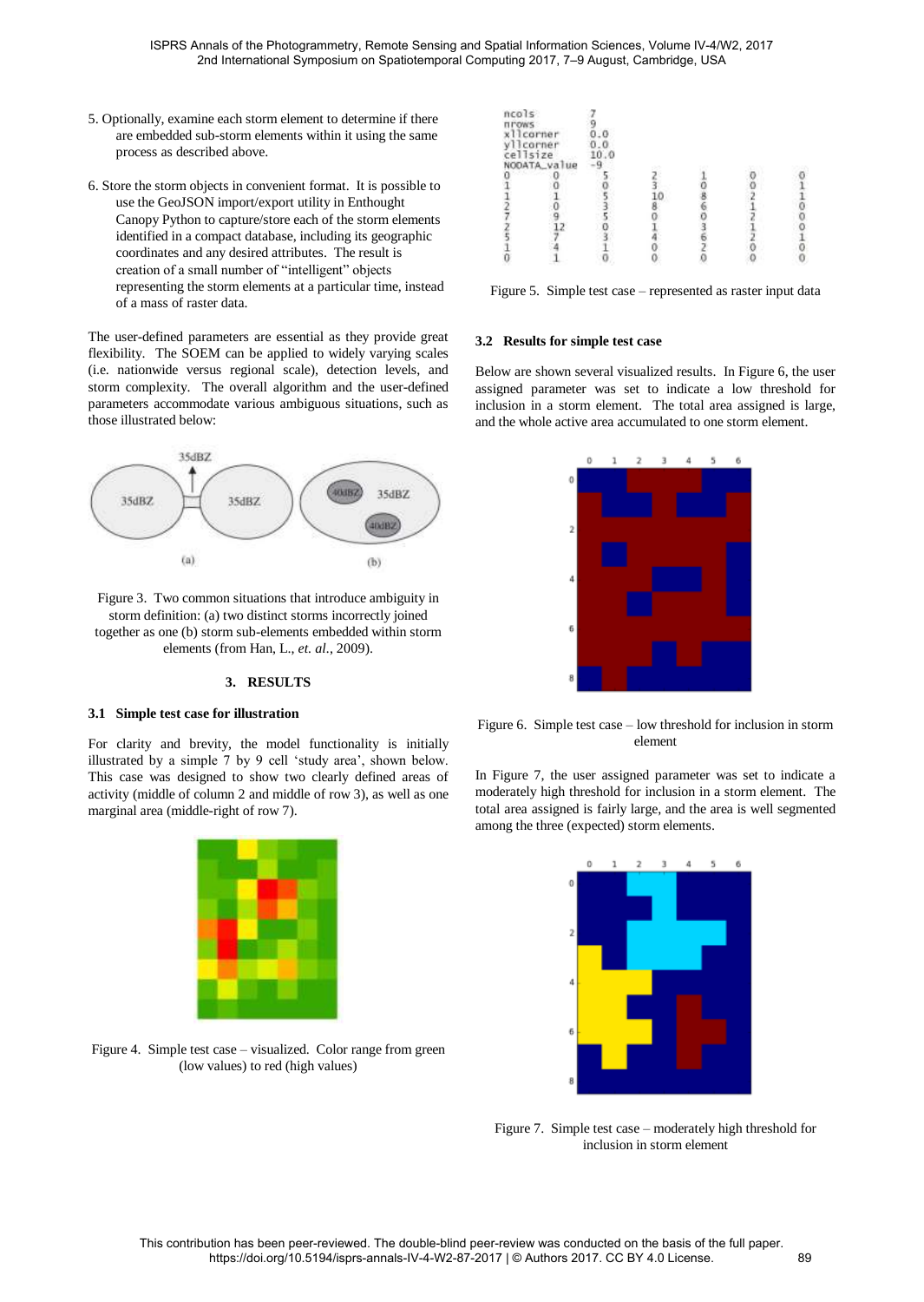In Figure 8, another user-assigned parameter was set to indicate a high threshold for a cell to serve as the center/origin of a storm element. In this case, the marginal area (middle-right of row 7) does not identify as a separate storm element, and the cells are absorbed into another storm element.



Figure 8. Simple test case –high threshold for being a storm element center

# **3.3 Results for real data**

The Storm Object Extraction Model was run for the actual High Resolution Rapid Refresh Data set of June 2, 2016 that is shown in Figure 1. The data set has 1362 rows by 2264 columns, for a total of 3,083,568 cells. It represents about 1/8 of the total area of the continental United States at a 3km x 3km resolution. The seven storm elements identified are shown in Figure 9 (compare with the raw data of Figure 1).



Figure 9. June 2, 2016 actual HRRR data

The model run was completed in approximately 2.4 seconds on a Dell Optiplex 3020 with a Core i5 processor. As the algorithm execute time increases at O(n ln n) it is possible to extract storm elements on a continental scale much faster than the refresh rate of the HRRR data (every fifteen minutes), even on a very mediocre computer.

# **3.4 Case study: Central New York flash floods of July 1, 2017**

In Central New York on July 1, 2017 there was a wave of severe storms resulting in flash flooding serious enough to warrant national news news coverage, [https://www.washingtonpost.com/video/national/heavy-rain](https://www.washingtonpost.com/video/national/heavy-rain-causes-flash-flooding-in-central-new-york/2017/07/03/58388e7c-600c-11e7-80a2-8c226031ac3f_video.html)[causes-flash-flooding-in-central-new](https://www.washingtonpost.com/video/national/heavy-rain-causes-flash-flooding-in-central-new-york/2017/07/03/58388e7c-600c-11e7-80a2-8c226031ac3f_video.html)[york/2017/07/03/58388e7c-600c-11e7-80a2-](https://www.washingtonpost.com/video/national/heavy-rain-causes-flash-flooding-in-central-new-york/2017/07/03/58388e7c-600c-11e7-80a2-8c226031ac3f_video.html) [8c226031ac3f\\_video.html](https://www.washingtonpost.com/video/national/heavy-rain-causes-flash-flooding-in-central-new-york/2017/07/03/58388e7c-600c-11e7-80a2-8c226031ac3f_video.html)

In order to study this event it is useful to identify, characterize, and track the storm elements that passed through Central New York causing very heavy precipitation. The SOEM model was applied to the composite reflectivity data from HRRR from 10Z and 11Z (Z refers to Zulu or UTC – Universal Time Coordinated or GMT – Greenwich Mean Time). The raw HRRR data is shown in Figures 10 and 11.



Figure 10. Composite reflectivity. 10Z July 1, 2017 showing severe weather approaching Central New York.



Figure 11. Composite reflectivity. 11Z July 1, 2017 showing severe weather affecting Central New York.

The SOEM model was run on the HRRR data employing the user-defined parameters of 33 dBZ for the minimum value for membership in a storm element and 50 dBZ for the minimum value to establish a storm center. Figures 12 and 13 show the individual storm elements identified by the SOEM model.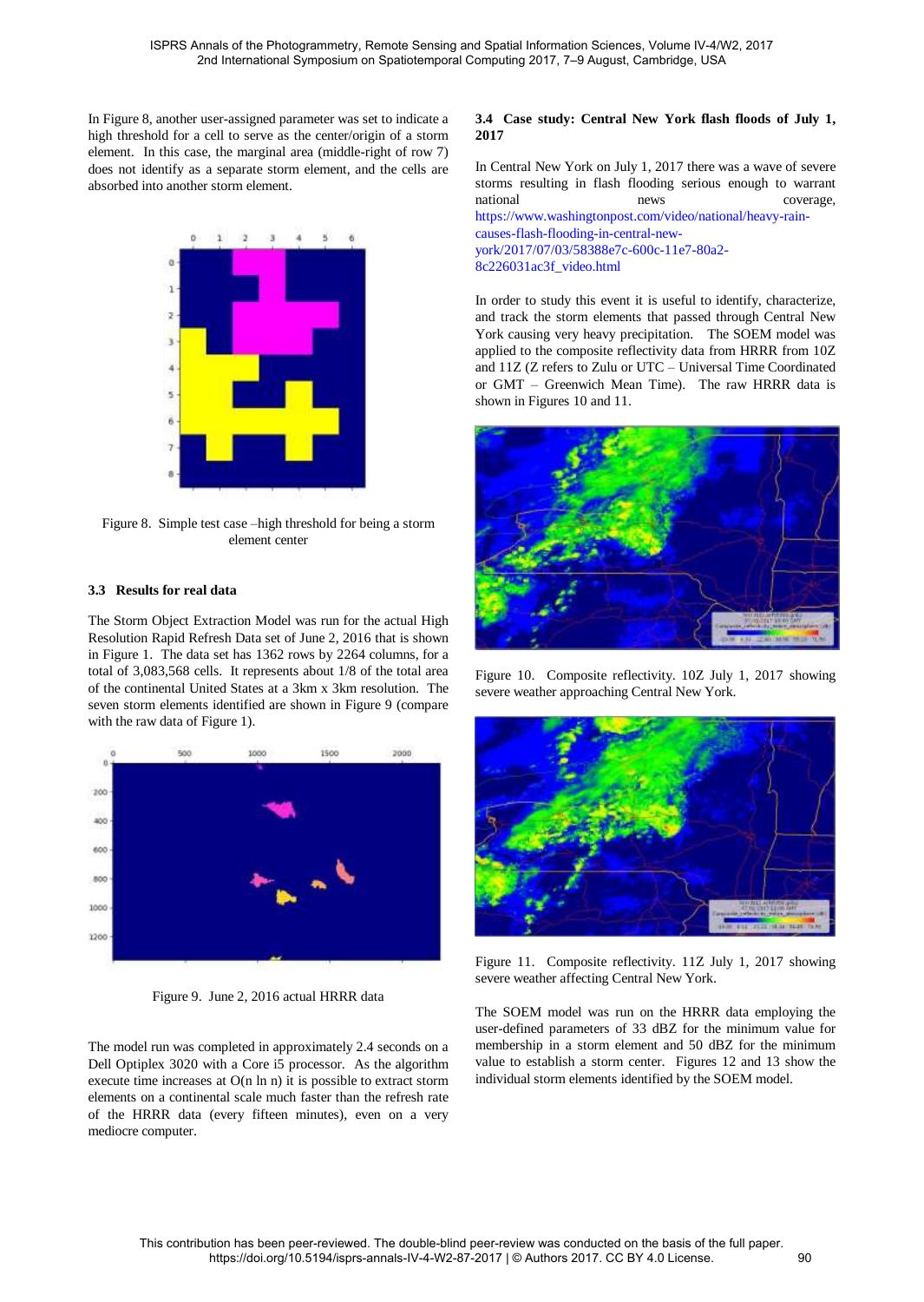

Figure 12. Storm elements for 10Z July 1, 2017 (compare with Figure 10).



Figure 13. Storm elements for 11Z July 1, 2017 (compare with Figure 11).

At 10Z there are a total of 18 storm elements, and at 11Z there are a total of 12 storm elements. Although the overall storm system overall greatly increased in severity, some individual storm elements died out or were absorbed between 10Z and 11Z. The conversion of the masses of HRRR composite reflectivity data to a handful of clearly defined and characterized storm elements enables meteorological scientists and forecasters to more easily study the evolution of these systems.

# **4. CONCLUSIONS AND SIGNIFICANCE**

# **4.1 Efficient and effective application program**

The algorithm that drives the Storm Object Extraction Model (SOEM) is efficient and clear. It can also be easily modified to suit the needs of other scientists and applications such as those described at the end of the introduction (i.e. spatial ecology, human geography, topography).

# **4.2 Need to capture HRRR data in a form amenable to convenient analysis**

The National Oceanic and Atmospheric Administration of the U.S. Department of Commerce reports that 20 Terabytes of weather-related data are created EVERY DAY. In fact, much of this information is not even archived, due to storage and processing constraints. The Storm Object Extraction Model will allow interested scientists to capture the essence of this data (in the form of objects representing the important storm elements

that occur. These weather objects can then very conveniently be used for study and analysis of 'exciting' weather without the need to search and abstract from multiple petabytes of data.

# **4.3 Enhances downstream analysis and processing of spatiotemporal data**

One of the goals of SOEM is to reduce the size of, and add meaning to, large raster data sets. As stated earlier, people are able to cope very effectively with the real world because our brains process and perceive objects (cars, people, fields, buildings, etc). The SOEM puts this power in the hands of environmental scientists with respect to their masses of digital data about the world. The SOEM also helps identify very important, small, short-lived phenomena such as intense convective cells in the atmosphere (thunderstorms). These can develop very rapidly into high winds, tornados, flash flood precipitation, hail, and other very dangerous weather. By identifying the fairly small areas occupied by these storms (10- 30 miles in diameter) one can proceed immediately to very short time step analyses in an effort to forecast their development on a minute-by-minute and mile-by-mile basis using such tools as cellular automata modelling. Waiting for model refresh of the overarching continental models is likely to miss completely the growth and dissipation of highly local events, or at least greatly reduce the potential warning time for people in the area.

# **4.4 Many other spatiotemporal / environmental data sets can be treated in the same way**

There are other spatiotemporal data sets that could benefit from similar object extraction models, which can be based on the successful SOEM algorithm. In fact, any massive raster data set with continuously varying values that also change (relatively) rapidly over time can be subject to object extraction. It is especially useful/important for data that contain objects with fuzzy boundaries. Some examples include remotely sensed data of:

drought areas extent of insect or plant disease outbreaks progress of urbanization flood extent wildfire spread changes in volcano topography indicating impending eruption

The SOEM application is very clear and generic. The userdefined parameters are not specifically tied to meteorological analysis, but are used only to set the spatial and value parameters needed for the extraction. The same parameters (how big does the cell value have to be for inclusion in an object, how far apart object centers have to be, etc) will be the same for any application.

# **REFERENCES**

Benjamin, S.G., et. al., 2016. A North American Hourly Assimilation and Model Forecast Cycle: The Rapid Refresh, Monthly Weather Review, 144:4, p. 1669-1694.

DeCaria, A.J., 2016. Python Programming and Visualization for Scientists, Sundog Publishing, Madison, Wisconsin

Dixon, M., G. Wiener, 1993. TITAN: Thunderstorm Identification, Tracking, Analysis, and Nowcasting – a Radar-